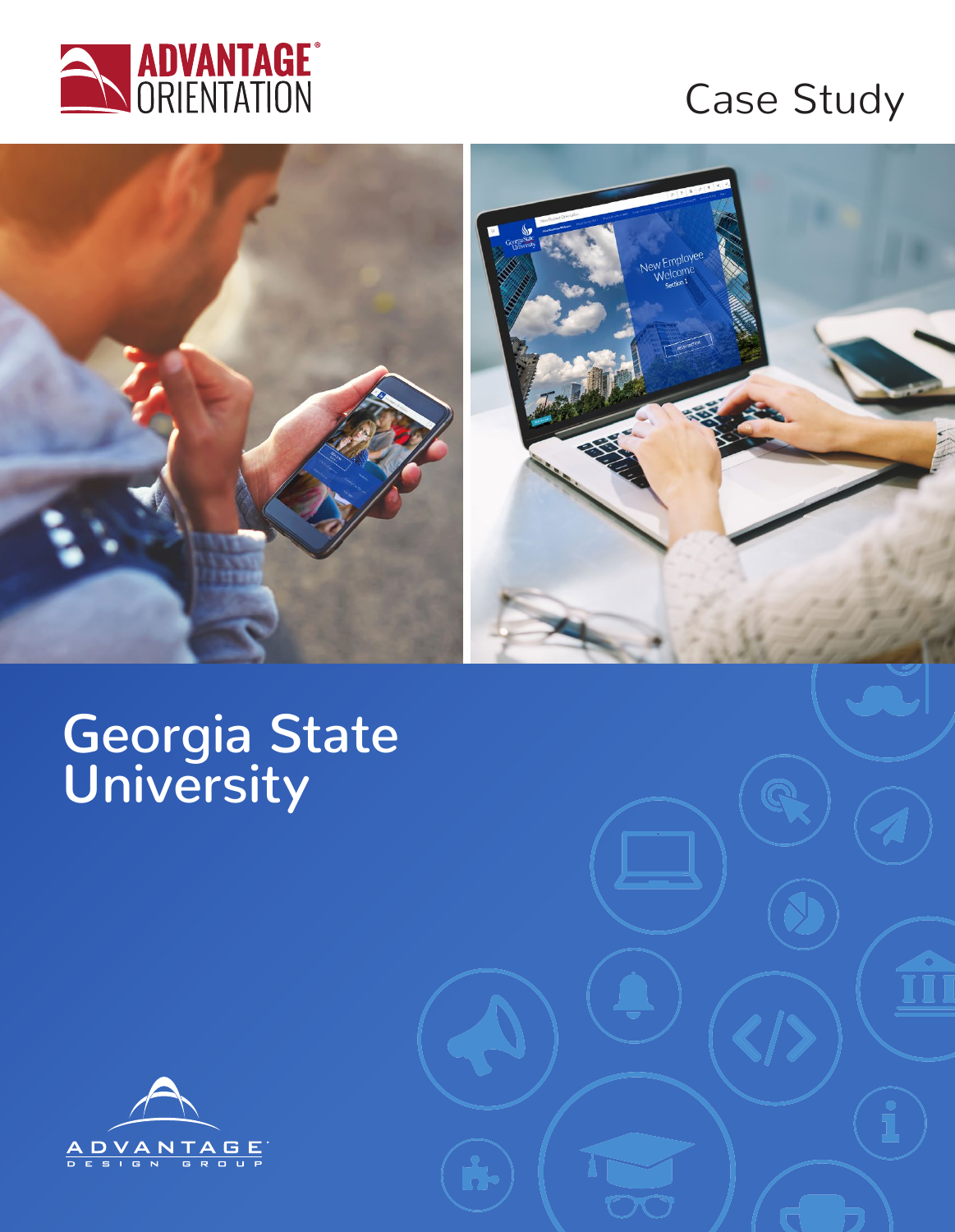# **Perspective**

a discussion with



Benjamin M. Williams *Director New Student Orientation*



Destiny Hand *Coordinator New Student Orientation*



Georgia State University is a large, public research institution with a campus in downtown Atlanta providing baccalaureate and graduate degrees and five campuses providing associate degrees through Perimeter College. Over 50K students attend Georgia State and the university welcomes over 7500 students and their families to nearly 50 in-person orientation sessions each summer across six locations.

Uniquely, attending Georgia State can "feel like" a traditional, residential four-year school and a community college, depending on which location students call home. Academic programs serve traditional students, online learners, and dually enrolled students, adding more attributes to an already diverse student population.

Administrators identified two needs for new student orientation: enhance in-person programs across six campuses to support enrollment and provide an experience that balance in-person events and virtual components. In other words, leverage high tech and keep it high touch.

To move orientation content to a digital environment, improve accessibility, and better serve exceedingly diverse audiences, Georgia State created a comprehensive strategy to provide onboarding support during the student journey from admission to orientation to ultimately, enrollment. Powered by Advantage Design Group®, the new orientation platform, called "Start @ State," enables a seamless and personalized onboarding experience for all members of the Panther Family, including faculty and staff.

#### **Real-Life Experience**

This Case Study discusses the goals, strategies, tactics, outcomes, and future benefits of using Advantage Orientation® as a comprehensive and customized online orientation solution. When positioned within the onboarding journey, participants engage in interactive and media-rich content to prepare for a successful new student or new hire transition.

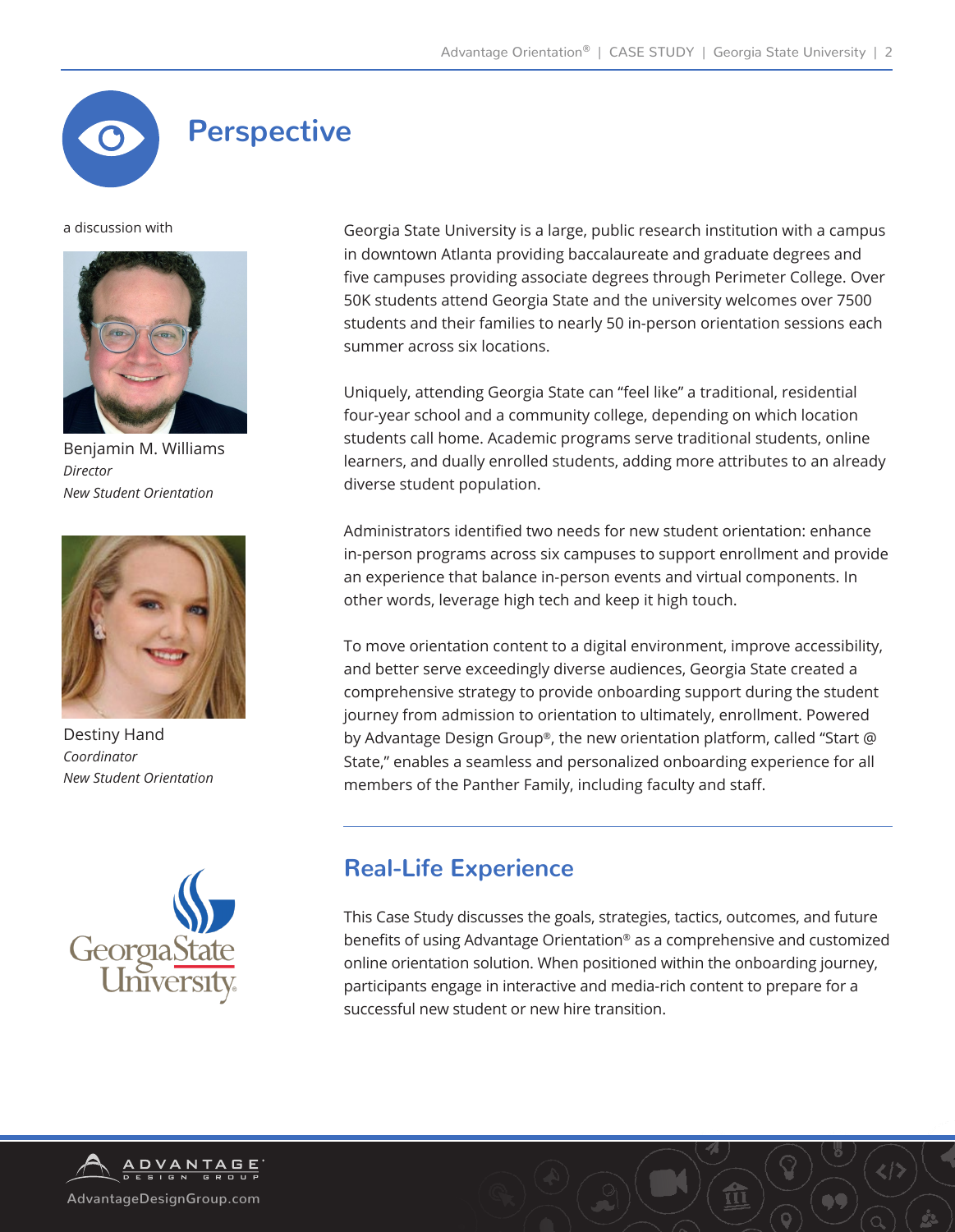

## **Situation & Goals**

*"We wanted to* 

*make sure we* 

*could provide a* 

*seamless onboarding* 

*experience."* 

Both Destiny and Ben started their new student orientation roles at Georgia State at about the same time. "We inherited an existing contract with Advantage Design Group® from our predecessor," Destiny explained. "We're fortunate, because I would've chosen this solution because it is user friendly, easy to edit and works with other technologies, like our student information systems."

According to Destiny, they had previously ventured into the online orientation space with three, separate, home-grown orientation experiences: a pre-orientation for freshmen, a separate program for transfers, and yet another, separate program for dual enrollment students. Each was managed in separate offices, making continuity and message consistency a challenge. With Advantage Orientation®, "we have a more centralized way to support students through the onboarding journey because it is easy to know the exact information being delivered to each student type," Destiny said.

"We wanted to make sure we could provide a seamless onboarding experience," Ben recalled. "And, for me and my team, it was important the experience also be holistic to fulfill the needs of each program we support - transfer students, transition students, and dual enrollment students, for example." According to Ben, the system needed to address practical, organizational needs, too. Given that his five-person staff serves approximately 10K students annually across six campuses, they needed a way to scale operations to automatically release registration holds and easily update content.

#### **Online Orientation Goals**

- Provide Seamless Onboarding Experience
- Personalize to Student Groups
- Automate Processes
- Easily Manage Content On Demand

"Because we had the contract in place, my leadership challenged me to find the best ways to make the most of the system," Ben said. After an evaluation, it was evident to Ben Advantage Orientation® had the capabilities and offered the design aesthetic needed to meet each requirement.

**It was time to develop a plan.**

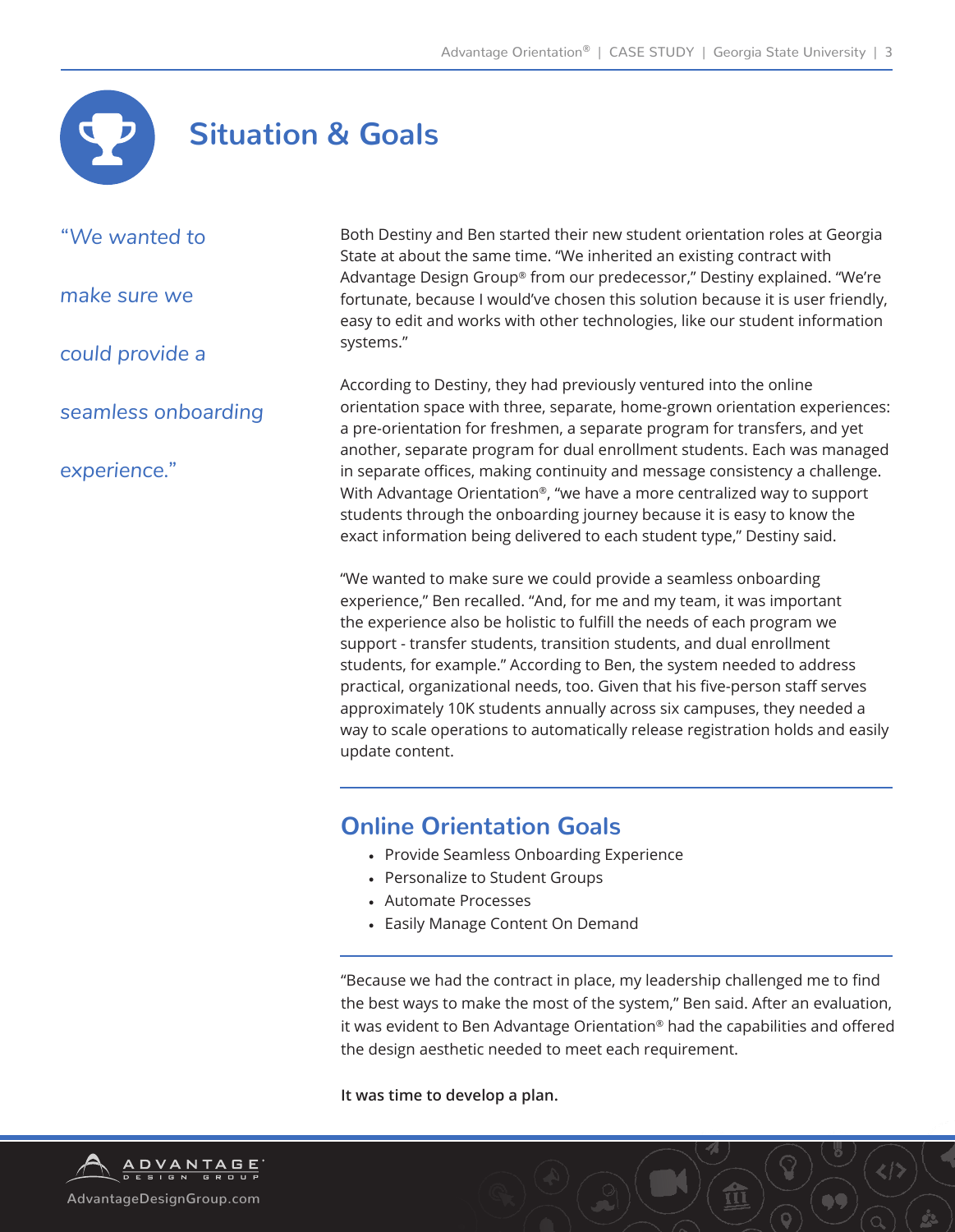

### **Implementing the Plan**

*"We started with* 

*four Member Groups.* 

*We're now at 11*

*and will likely be* 

*creating three or*

*four more."* 

#### **Profile Member Groups**

Atlanta Campus Freshmen

Atlanta Campus Transition

Atlanta Campus Transfers

Dual Enrollment

Employees

Families

Graduate Students

Online Only

Perimeter Campus Freshmen

Perimeter Campus Transfers & Transition Staff

#### **Personalization**

Georgia State's initial production agreement included a feature exclusive to Advantage Orientation® called "Member Groups." This function enables the system to securely retrieve designated student data, including admission types. Admission types are used to define each Member Group, so participants engage in content relevant specifically to them. Staff administrators can be assigned to each Member Group to manage content. This method of designation, along with unlimited training and support, empowers staff to make edits on demand without accidentally changing content for other groups.

Initially, Ben's team anticipated needing four to five Member Groups to orient the student populations traditionally served by the new student orientation office. They soon discovered they needed more.

#### **Campus Collaboration**

As department leaders across campus learned of the new online orientation project being developed, they approached Ben and Destiny to explore how they might be included. Given the platform's Member Group capabilities, it was easy to add Georgia State's Graduate School and Human Resources department to share the platform. Advantage Design Group's programmers readied the system and staff received training. Today, graduate students and new employees participate in their own, unique online orientation from the same platform and staff in each department maintain the content.

"It was great how we approached this, from the community perspective. We had colleagues in IT, in areas of Student Success across the university help make this happen," Ben said. Their production scope with Advantage Design Group® included copy and script writing services, which supported Ben and his team as they collaborated with campus partners to confirm content met everyone's expectations. According to Ben, it's been a "win-win" for everyone.

"We started with four Member Groups. We're now at 11 and will likely be creating three or four more," Ben said. The number of Member Groups that can be assigned to a single platform is unlimited. To date, Georgia State provides unique orientation content to the groups listed here.

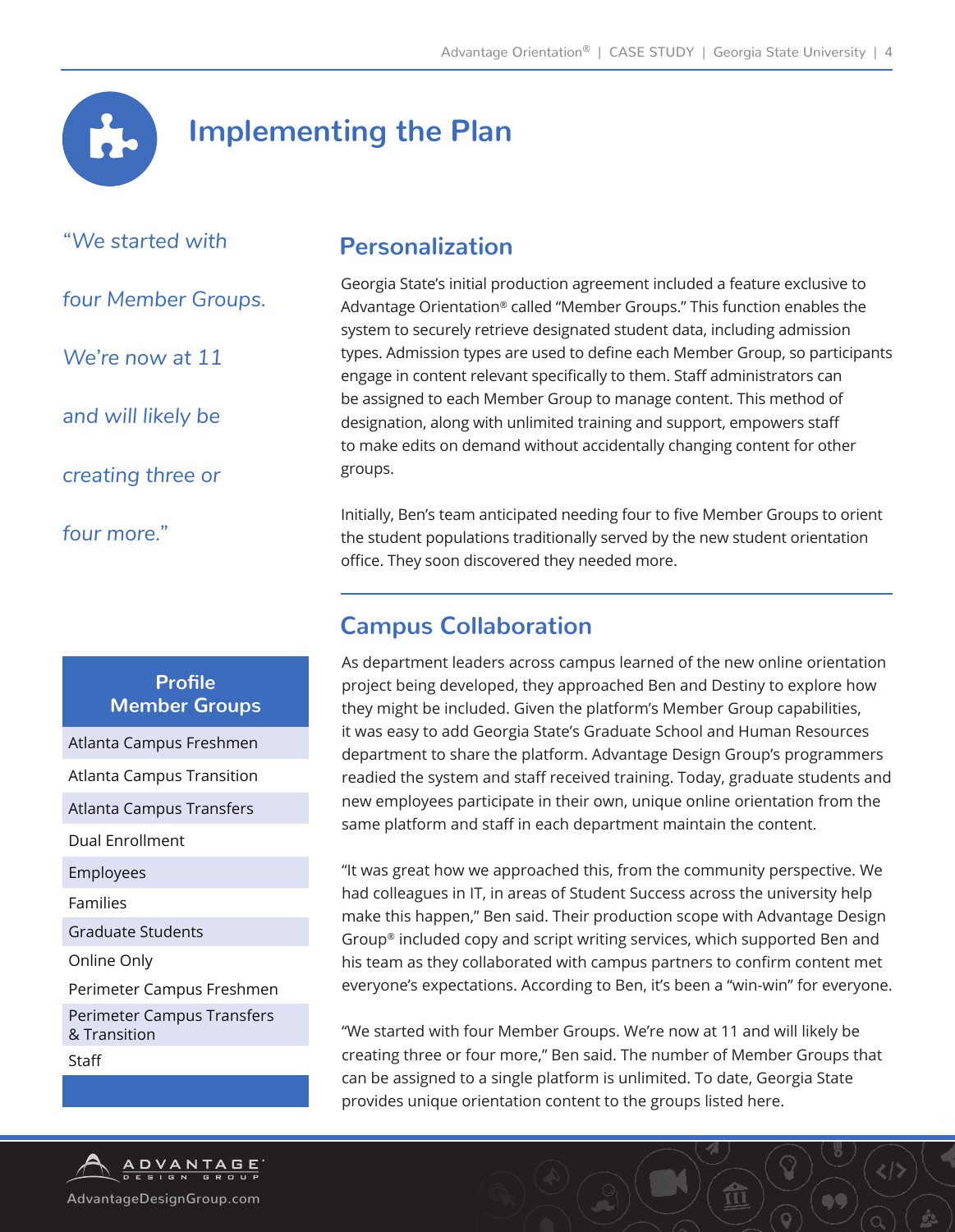

# **Leveraging Technology**

### **Tech-Enabled Student Onboarding Journey**

For many, orientation is the gateway to the university. At each step of the student's journey toward enrollment, there's a piece of software, a system, a platform in place to support it. The big questions are how the systems fit together and where Advantage Orientation® fits within the process.

This map illustrates the various systems Georgia State uses at each student decision point and the processes behind the scenes. Advantage Orientation® is neatly positioned as the orientation entry point to "Start @ State" and helps students prepare to engage (steps four and five).



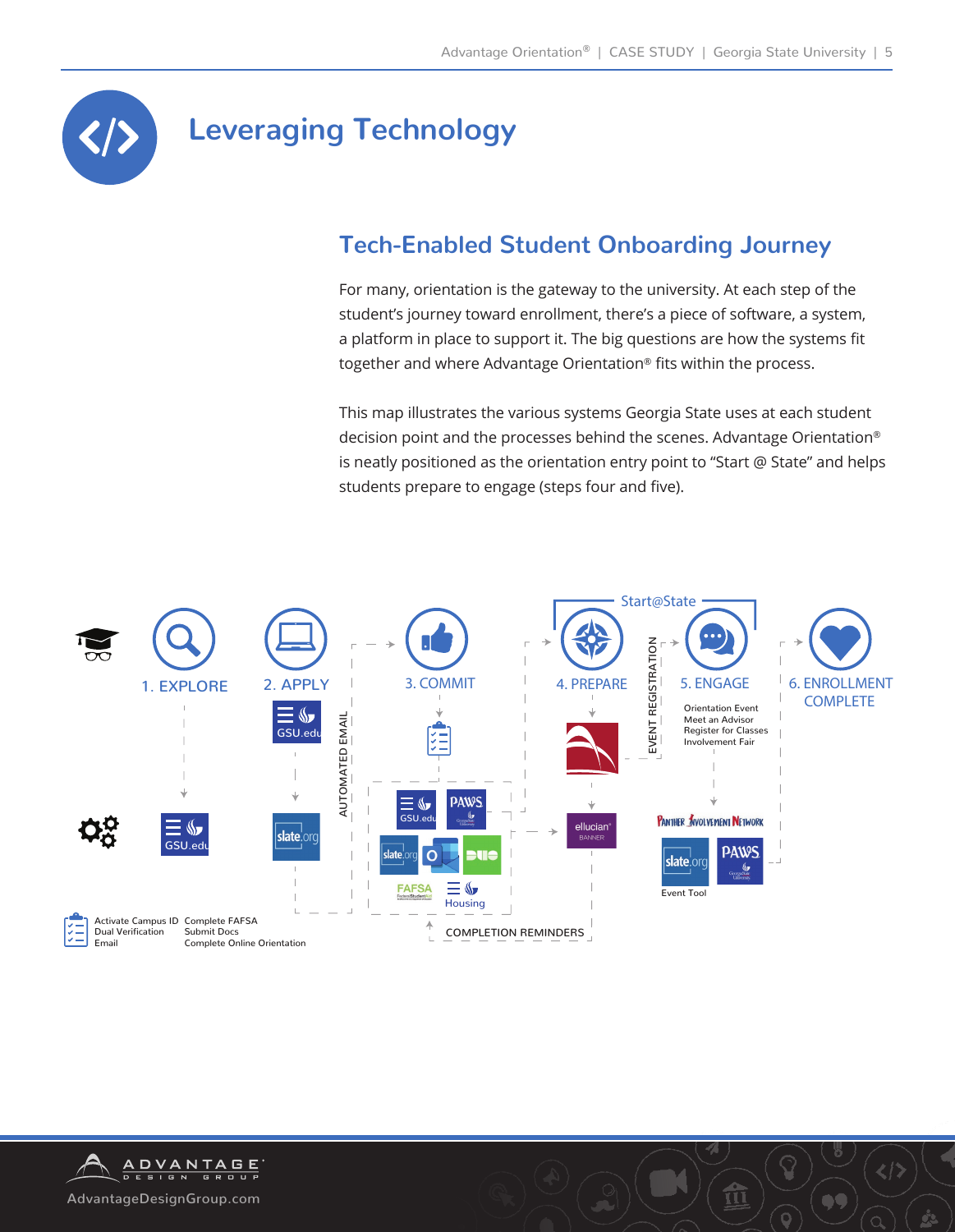

"There's a lot of different metrics you can pull from the system," Ben said. Using the Advantage Orientation's built-in administrative tools, metrics like time, number of slides viewed, completions, and quiz answers can all be analyzed from aggregate to individual views. Testing and analytics also indicated time to complete online orientation is approximately 32 minutes.

According to Ben, he has optimized the use of the platform's real-time reporting capabilities to re-engage with students who have yet to register for their in-person orientation session once they complete the online orientation.

Since launching "Start @ State," Georgia State experienced decreased orientation melt and no-show rates, contrary to some enrollment trends.

According to internal data, Georgia State achieved these improvements in one season:

- Oriented over 25K new students, families, and staff through online orientation
- Automated over 1200 manual hold releases
- Created greater flexibility for live presentations to more easily align with what students need to know, when they need to know it

Notable outcomes also include:

- Improved no-show rates to in-person orientation events by over 10%
- Enrolled the largest freshman class in University history

#### **Interactive Quiz Aggregate Report View**

1. What is the Panther Involvement Network (PIN)?

Correct Answer: B. A student interface for managing your Georgia State experiences.

| <b>RESPONSES</b>                                                    | <b>ENTRIES</b> | <b>PERCENT</b> |
|---------------------------------------------------------------------|----------------|----------------|
| A. A big cat adoption program at the Atlanta zoo.                   | 455            | 1.88 %         |
| B. A student interface for managing your Georgia State experiences. | 21,879         | 90.48 %        |
| C. A software coding club for managing Panther Athletics.           | 1.246          | 5.15 %         |
| D. The team that maintains the uniform of our mascot Pounce.        | 600            | 2.48%          |
| TOTAL                                                               | 24.180         |                |